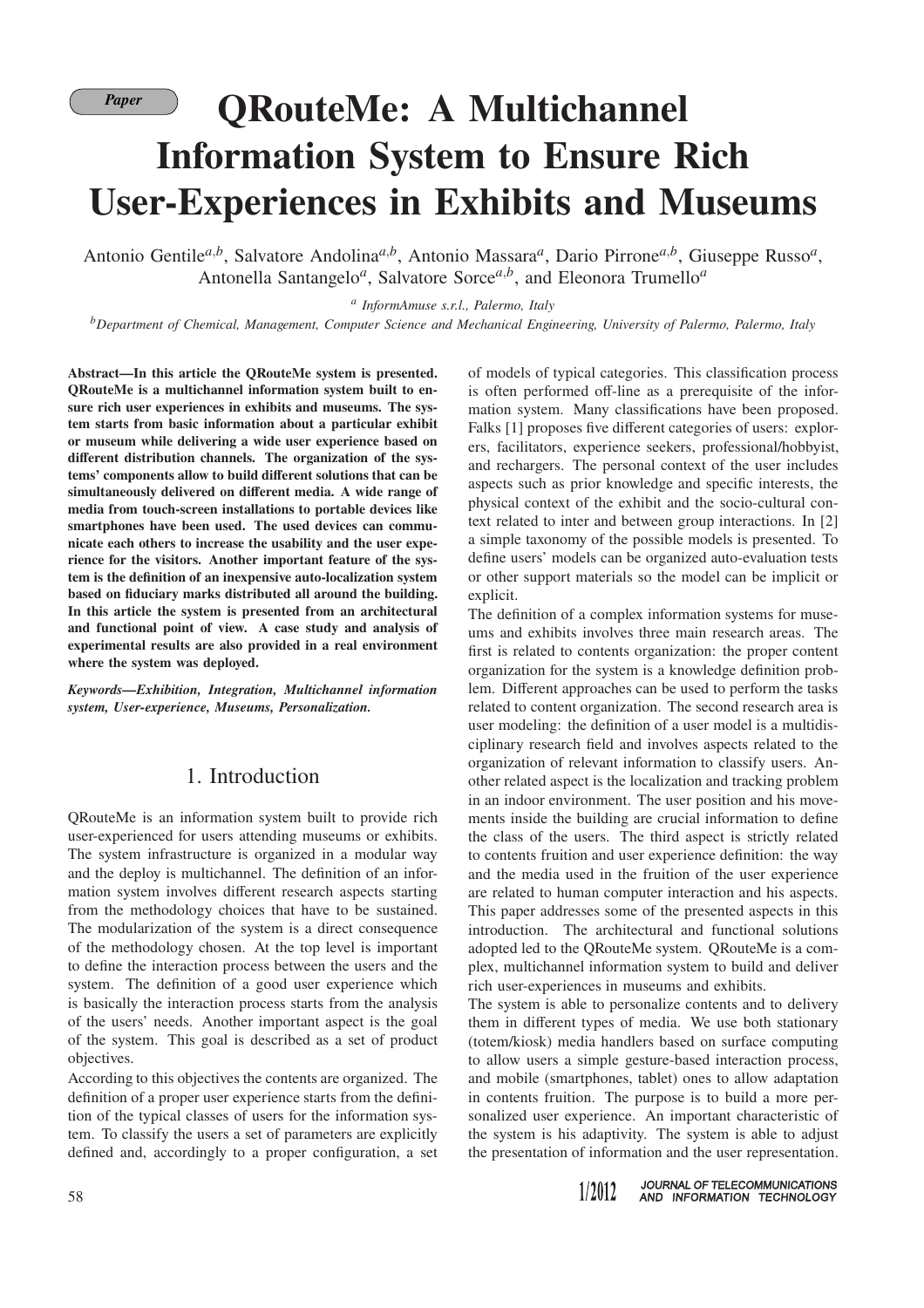This is a key feature for systems that present limitations related to technical resources such as screen sizes, battery consumption, ergonomics, connectivity and limitations related to the user interaction process like haptic capabilities, working memory or even simply limited amount of time for a visit. The aspect of contents organization related to adaptation has been observed in several related studies.

A first important classification is presented in [3] where essentially three types of adaptive strategies are described. The first, defined as "adapted strategy", induces preoptimization of contents and resources from the awareness of limitations.

The second type is an "adaptive strategy", where the system reacts to external changes in a sort of parameterized way and "adapting strategies" where is possible to handle different strategies according to environmental inputs. The adopted solutions for the QRouteMe system are essentially of the second type. We have observed of a series of environmental limitations and produced a set of strategies related to each of the initial constraints. A typical example is the visualization of information in smartphones with different screens. The produced output is able to adjust the contents organization according to screen size without any additional processing.

Another important feature in terms of adaptation is related to positioning process. In particular, the system is able to determine the user's position inside an indoor environment by means of fiduciary posts or interaction at kiosk location. Current smartphones localization system such GPS (Global Positioning System) have a resolution for indoor environments that is approximatively of 10 m. This precision is clearly inadequate in many situations, such as fairs and museum exhibits where a considerable amount of information can be located in a 10 m radius.

An important achievement for our system is related to his low-level deployment cost. The produced system doesn't need an expensive infrastructure to produce a rich user experience. The infrastructure organization is a typical client-server solution where one of more servers performs the tasks related to organization information and communication between the users and the system and a set of stationary media serving points connected to servers show information. A wireless network allow users' mobile devices to exchange information and to connect the client side to servers. To locate users no other sensor/actuator devices are needed. We are focused mostly on the interaction process. To such purpose the utilization of new technologies, such as surface computing used to develop more intuitive gesture-based interfaces have been proven to be effective.

In addition to this, the increased computing capacity of current portable devices shifts some of the computational load to the client side of the system. A significative plus aspect is the possibility to constantly interact with everyday life devices that can collect large amount of information to be used in personalized systems. Also the integration between devices with different connection capabilities is

a technological key aspect able to allow different levels of fruition.

The rest of the paper is arranged as follows: next section reports related works. The third section of the paper depicts the system infrastructure. The fourth section presents the first implemented use case and the related experimental results. The paper ends with conclusions and future works.

## 2. Related Works

The definition of systems able to support users in indoor environments like an exhibit or a museum is an active and multidisciplinary research field with different research areas. As stated the main aspects are related to the process of contents definition and organization, to personalization for different users. In addition to this, many related problems have been investigated such as the localization of users for indoor environments.

One of the first works in this field is the Cyberguide project [4]. The main purpose was the definition of a set of different prototypes both for indoor and outdoor guides designed as a combination of four main components: a cartographer component including the map (or maps) of the physical environments, a librarian component, the information repository containing all the information to be presented, a navigator component used to keep track of the users' positions in the environment and a messenger component used to record and exchange messages to/from users and the system.

Other relevant systems are the Hippie/HIPS project [5] that is focused on development of an exhibition guide, providing guidance and information services. From the observations about the visitor's movements through the exhibition the systems creates a user profile and suggests other interesting exhibits or paths inside the current exhibits.

The TellMaris [6] system is an example of a mobile tourist guide developed combining both two and three-dimensional graphics running in a mobile phone. The possibility to automatically define related information for a guide has been exploited in many projects such as the PEACH project [7] where the generation of some position related contents and post-visit reports are automatically performed. The CHIP project [8] tries to combine different semantic web techniques to provide personalized access to digital museum collections both online and in the physical museum. Most of the works in this area are focused on an explicit definition of a knowledge base while some works tries to implicitly define a user model. The user model definition is mostly based on statistical models rather than recommendation techniques [9].

Another point of view to build a museum guide is to target not just a single user but a group visiting a museum. The Sotto-voce [10] system is designed specifically with this goal providing a communication mechanism to support interaction. From an architectural organization a complex system able to produce and adapt contents for different media has been organized mainly as a client server architec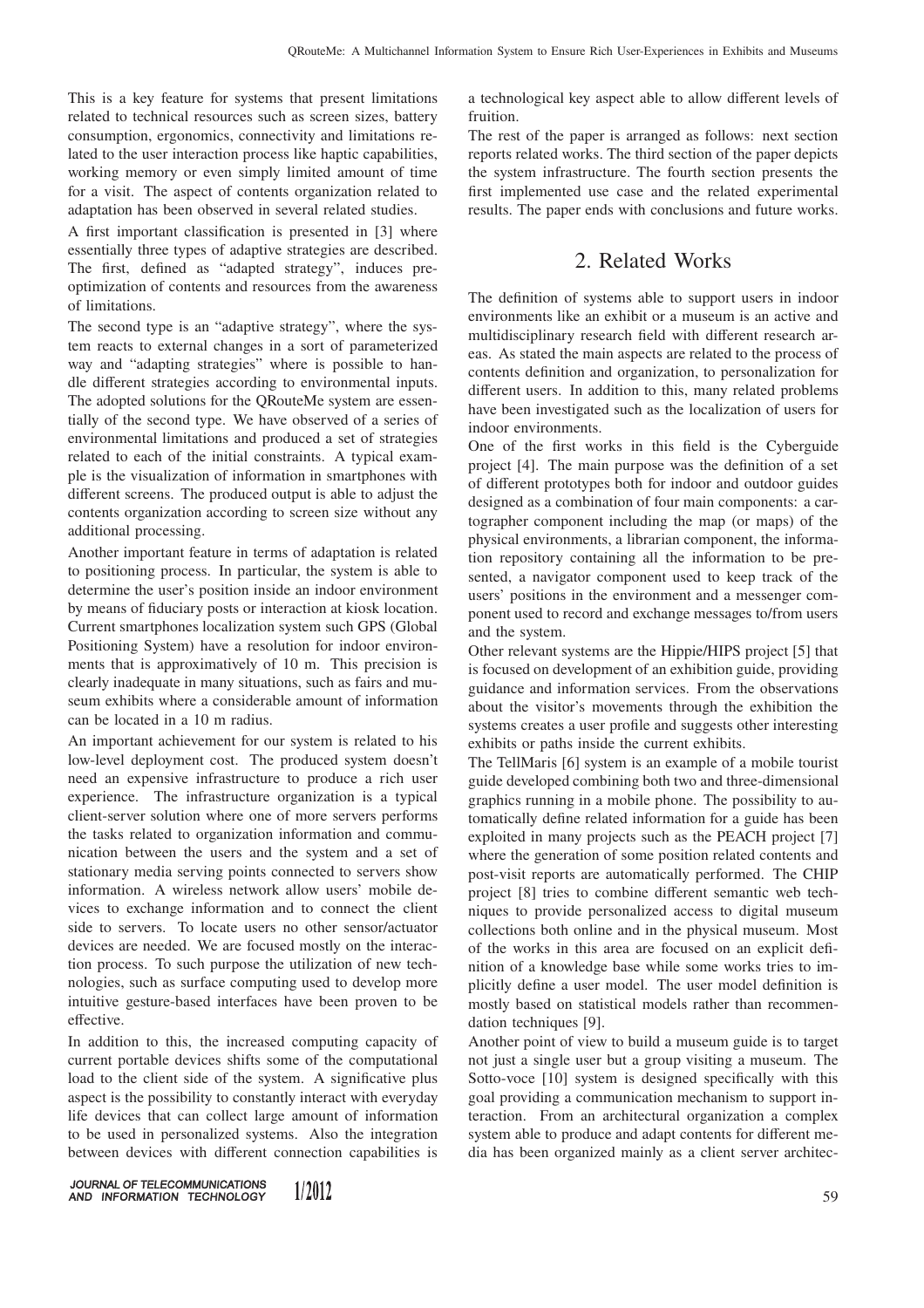ture or as a multi-agent system. The drawbacks of the two approaches are well known. In the first case the server machine is obviously a point of failure and also the communication through the network can be critical while an explicit message passing mechanism has to be implemented for an agent based system together with a knowledge base used to define the communication ontology for the agents.

According to users' localization there are essentially two types of location technologies: the indoor positioning and the outdoor positioning. The second class of problems has been solved using satellite infrastructure with GPS. The reached level of accuracy is in the order of some meters and is generally a good accuracy for outdoor-based information applications. The indoor location suffers of the degrading reception of GPS-based systems. Furthermore the accuracy is not so important while in many cases the users needs a system able to recognize boundaries and able to positioning a person through a symbolic location (e.g., "in the main hall" or in "the first room"). Several methods have been proposed to solve the problem using different media like infrared beacons [11], [12] or radio signals from wireless LAN [13], [14], RFID technology [15] or cameras and microphones [16] to detect user location.

One of the main drawbacks of the proposed approaches is related to the initial cost to organize a large-scale event like an exhibit. Another way to achieve the same functionality is through the detection of the position by comparison between a set of floorplans and an image taken from the cell-phone camera [17]. This method has a major disadvantage because it requires all the floorplans for a particular building to be known in advance.

All the proposed methods require an electronic infrastructure to facilitate measurements with all the necessary sensor/actuator devices. In this case a good compromise in a costs/benefits tradeoff can be an approach able to give to users not continuous information of their position but discrete information.

We are looking to provide an inexpensive, building-wide infrastructure to be used in a large-scale type of events with a number of users that can be measured in thousands of people. So the utilization of a fiduciary marker able to be easily recognized from users is a natural solution for this type of problems. In this way the user localization shifts from a continuous to a discrete problem. Some similar approaches have been recently used to solve this problem. In [18] a system used as a location-based conference guide called Signpost is presented. The system works only with Windows mobile phones but it can be used in large-scale events with no further costs due to other equipment.

### 3. System Infrastructure Definition

The main goal of the QRouteMe system is to provide users with domain information, according to their actual need and to the context they are currently part of. To this end, we decided to design the system infrastructure according to the client-server paradigm. This choice allowed us

to obtain an easy-to-implement, easy-to-scale and easy-tomanage framework of components, which can be suitably used to reach our intended goal. The QRouteMe infrastructure is composed of three main components:

- QRouteMe Platform,
- QRouteMe Front End,
- QRouteMe On Site.

The first one operates at the server side, whereas the second and third components operate at the client side. Figure 1 shows the three main components, their modules and the overall data flow among them. In the following sub-sections we will give an overview of each component.



*Fig. 1.* QRouteMe infrastructure definition and data flow diagram.

#### *3.1. QRouteMe Platform*

On the server side, the QRouteMe Platform component main activities are data related: management, processing and storage. This component carries out most of the processing tasks of the whole system, and it is composed by four different modules (see Fig. 1):

- Kiosk,
- Mobile,
- Statistics,
- Data Management.

All of them interact, whether directly or not, with a database based on the relational model. Its schema has been defined in order to be easily adapted to the changing data domains and to the kind of service users have to be provided with. The data set views are generated using a server side scripting language, so they can be suitably and quickly adapted to the customer requirements in terms of data presentation. The database can also be populated by the client himself, using the QRouteMe Front End component. This feature gives the customer the possibility to keep the system up-to-date at any time, and to keep the full control on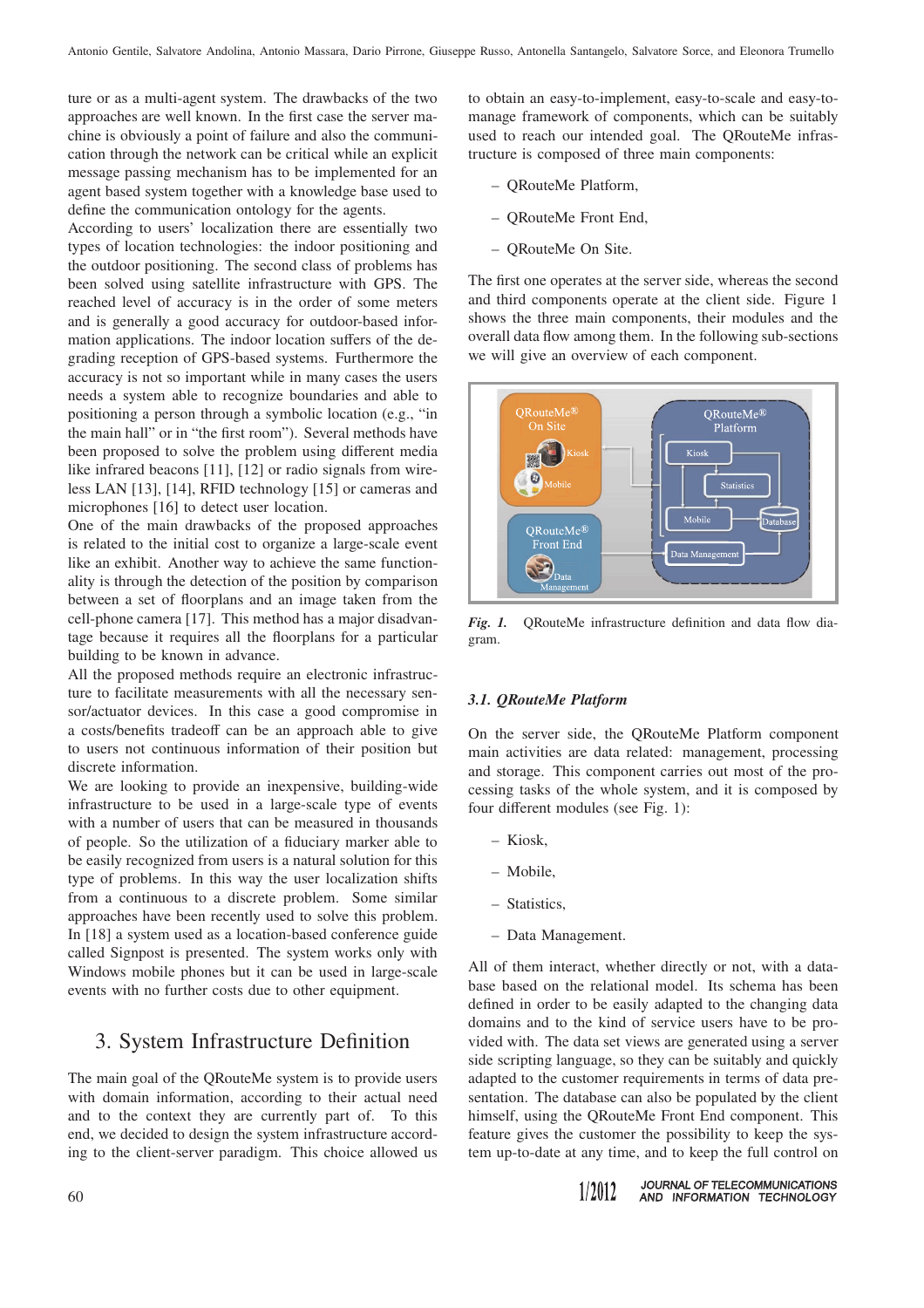data integrity and correctness (these are critical properties, especially at the deployment time). The Kiosk and the mobile modules manage the users' requests according to the device they are actually using. These modules extract the useful data from the database, and compose the consequent information taking into account which channel the user is currently using to interact with the system. The Statistics module traces the users as they surf the information whilst completely preserving their anonymity and protecting their privacy. By monitoring a great number of parameters, it can provide administrators with a wide range of useful information about the user behavior. Customers may know how many users accessed the application, which and how many pages they were viewing, and so on, according to their feedback needs. This way, they could fine tune the interaction to improve the final user experience, or simply they could evaluate the system effectiveness. Of course, the information provided by the module can go through different levels of detail. It can carry on the overall system evaluation, the separate kiosk and mobile evaluation, or the evaluation of each device involved in the interaction. The Data Management module handles the interaction between the Platform component and the applications running on the Front End component.

#### *3.2. QRouteMe Front End*

The QRouteMe Front End component consists of ad-hoc tools made available to the customer and implemented according to his needs. The main goal of these tools is to allow the customer to create, read, update and delete data, either directly or by giving data owners the possibility to do it by themselves. This component interacts directly with the Data Management module within the Platform component (see Fig. 1). This ensures that all its activities can be carried out by keeping data integrity and correctness, while avoiding possible conflicts. Furthermore this component improve the system adaptability to the application domain changes, as well as the preservation of data privacy, making possible to avoid the intervention of personnel not related to the customer (such as technicians).

#### *3.3. QRouteMe On Site*

The QRouteMe On Site component provides the end users with the information suitably composed by the Platform component (actually by its Kiosk and Mobile modules, see Fig. 1). It represents the system interface with the users. This component consists of a set of applications which can be made to work together in different ways according to the customer needs. The QRouteMe On Site component allows people to access the available information by means of kiosks suitably configured, or by their personal mobile devices. Concerning the mobile devices in particular, applications can be natively designed and implemented for the most common operating systems (Android, iOS, Windows Mobile and Symbian), thus exploiting all software

and hardware features. Nevertheless, if there is no need to use specific hardware features (such as accelerometers, cameras, positioning systems), a cross-platform web-based solution can be used, in order to have a better portability and a faster development. This component also links both kiosk- and mobile-based information access ways by means of QR codes (Quick Response) [19]. People can search for information on a kiosk and then transfer the desired output on their mobile, or people can directly access pieces of information by shooting at QR codes, provided that their mobile device is equipped with a QR reader.

## 4. Case Study

#### *4.1. Deployment Event*

QRouteMe has been implemented for the first time at the Vinitaly 2011, the largest fair dedicated to the Italian wine industry, which takes place every year in Verona (Italy) in April. It is organized by Verona Fiere that is responsible for all the logistic tasks. Our customer was the Istituto Regionale della Vite e del Vino (IRVV, Sicilian Institute of Vine and Wine), who asked us to implement an information system inside the "Sicilia" pavilion within the fair. This allows us to have a great number of information coming from a unique source. This is the most common case for exhibits and museums. The main goals of the system, as requested by IRVV, were:

- allow visitors to access information about Sicilian wine producers, even in mobility,
- help them moving around the pavilion with a localization system,
- obtain the list of services visitors usually look for (help-desk, secretary).

#### *4.2. QRouteMe Layout at Vinitaly 2011*

After the study of the location and of the booth layout, we decided that the optimal deployment of our system could be as follows:

- 14 fixed touch totems (InformaPoint),
- 2 web and database servers for redundancy,
- 1 wired LAN (designed by us and implemented by Verona Fiere),
- 1 wireless LAN with controlled access (designed by us and implemented by Verona Fiere),
- 1 database to store producers data, the booth layout, and other additional data;
- 1 app for mobile users of iOS-based devices (iPhone, iPod, iPad),
- web-based presentation of information for mobile users with other operating systems,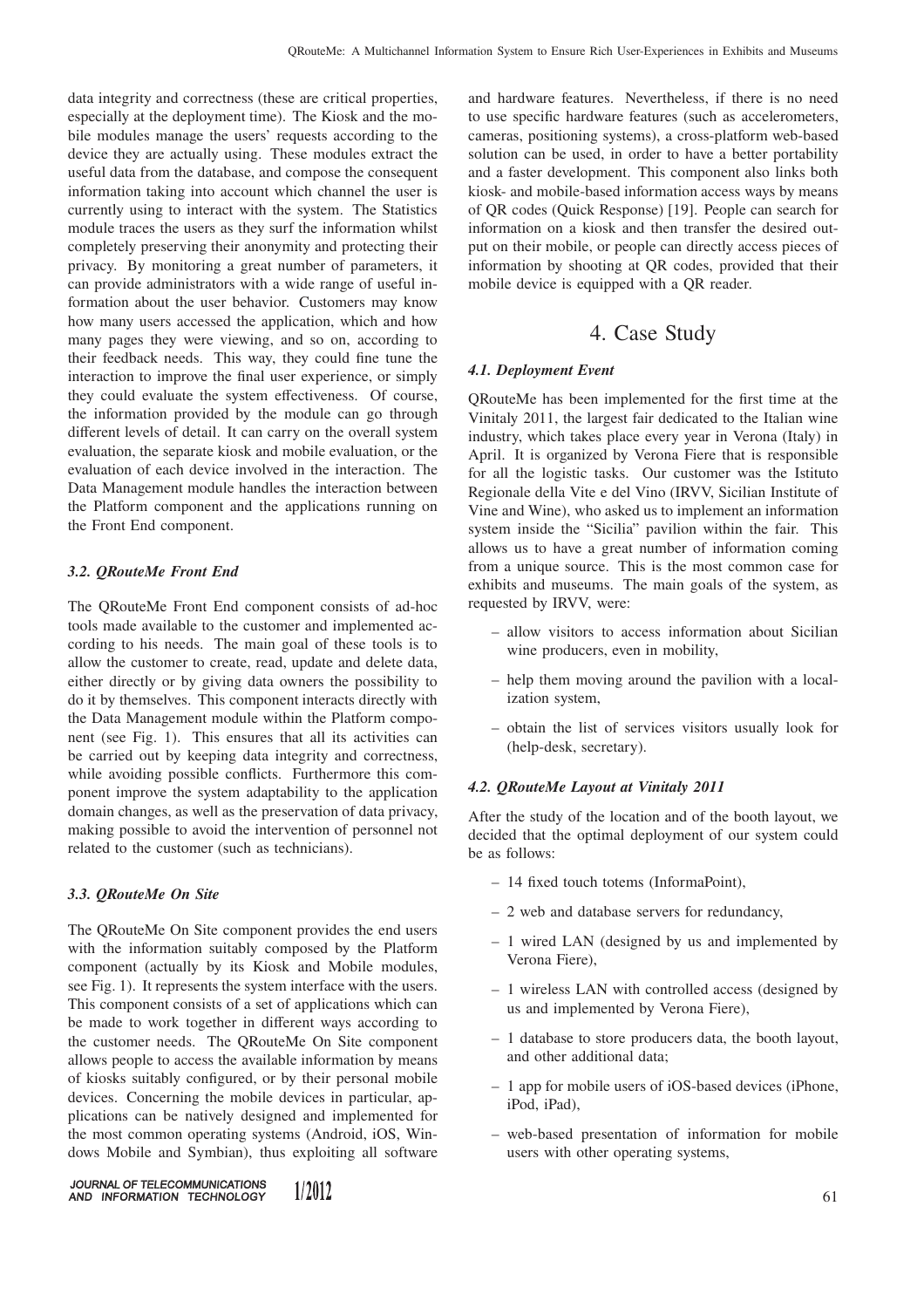– 234 QR codes for the quick access to contextualized information.

Figure 2 shows the position of the fourteen touch-screen totems in the pavilion. The kiosk position was decided based on surface area and previous event knowledge about



*Fig. 2.* Kiosks layout within the pavillion.

visitor entrance patterns to maximize the usage. The triangles in Fig. 2 represent the ways of access to the pavilion, whereas the placeholders "i" show the points where the fourteen touch totems InformaPoint were placed. Kiosk covered an average surface area of about  $500 \text{ m}^2$ , with higher concentration around the main entrance (at the lower left corner) and along the left side, closest to neighboring



*Fig. 3.* QRouteMe installation setup.

pavilions, where they could be easily accessed by visitors upon entering the pavilion. The overview of the installation setup is shown in Fig. 3.

#### *4.3. Information Provided by QRouteMe*

According to the IRVV needs and requirements, the QRouteMe system deployed at Vinitaly 2011 provided visitors with information about:

- Producers list, with alphabetical and direct search features, and related details:
	- producer information,
	- wine of the year for each producer,
	- list of produced wines for each producer,
	- QR code to quick access producer's information (audio, video, information forms),
	- producers booth position within the pavilion.
- Wine areas and related details:
	- area description and pictures,
	- producers belonging to a given vine area.
- Information about the IRVV.
- Information about services available within the pavilion.
- Information about the system.

The information were available both in Italian and English. Visitors equipped with a smartphone could access the system by means of their devices, exploiting the self-positioning feature based on the use of QR codes. They could see their current position within the pavilion, could access directly to information about the producer they were looking at, and could see the shortest path to reach a given producer's booth from their current position. Besides this, users of iOS-based devices could download an application (http://itunes.apple.com/it/app/siciliavinitaly-2011/id427870112?mt=8) that allow them to navigate a 3D model of the pavilion, to contact a producer via phone or email, and to share their own experience on the most common social networks.

This application includes a software module capable of decoding QR codes and interpret them correctly, according to the type of information that they contain. In addition to that, was developed a module capable of locating the visitor without using geo-referencing systems. In order to identify its location, the system asks the user to photograph a QR code. The decoded string indicates uniquely the position that photographed QR takes on the map (see Fig. 4), which coincides with that of the visitor who stands before it. Furthermore, this position can be used by the visitor as a starting point for generating a path to another point of interest.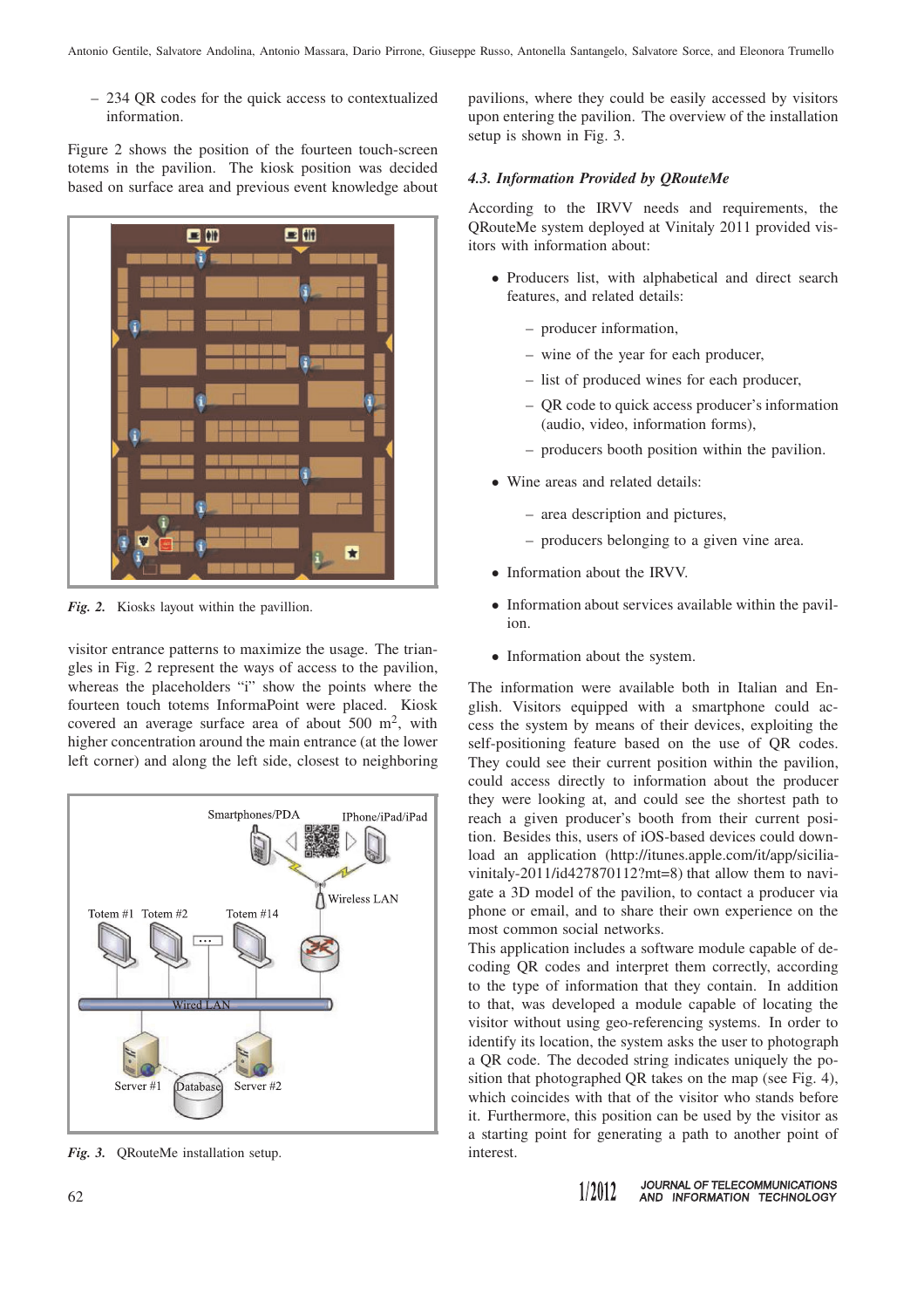

*Fig. 4.* Path displayed in the iOS application for Vinitaly 2011.

## 5. System Usage Reports and Considerations

QRouteMe has been developed to allow friendly and intuitive interaction with the user. To this end the fourteen InformaPoints were equipped with a GUI designed only for touch-based interaction that proved to be very effective, and easily understood by users. The QRouteMe system was deployed at the Vinitaly 2011 international wine fair, held in Verona (Italy) from 7 to 11 April 2011. It worked for five days, during opening hours (about ten hours a day). This proved to be a good test bed for our system, both for its effectiveness and for its robustness against any kind of human or technical fault. The whole fair counted 8 big pavilions of about 8,000 m<sup>2</sup> each (72,000 ft<sup>2</sup>), with a total count of more than 150.000 visitors from all over the world, either business operators or tourists. The system was actually deployed inside the "Sicilia" pavilion, one of the largest pavilions within the fair. During the working hours, we observed the behavior of people while interacting with totems, taking into account comments and observations. At

JOURNAL OF TELECOMMUNICATIONS 1/2012 AND INFORMATION TECHNOLOGY

the first day of the fair, we observed that the main goal of people was to single out a given wine producer from the available alphabetical list. This task was at first carried out by means of a vertical scrolling bar, with the aid of an alphabetical index allowing for the fast scrolling to the corresponding letter. Despite this possibility, we saw that that task was not so easy to accomplish, mainly due to the length of the list (more than 220 producers). We then decided to test the modularity of our system, by adding an interaction way while the system was up and running. In fact, we set up the on-screen keyboard direct search feature actually modifying the Kiosk module within the Platform component (see Fig. 1 for reference), with no need to interrupt the service operation.

Once deployed, the direct search by means of the superimposed on-screen keyboard became one of the features people found most useful during their interaction with totems This feature allowed them to easily find their preferred producer, its location within the pavilion, the path to reach it from the current position and the list of produced wines. During our survey, we observed that users experienced no other particular difficulty while interacting with the system. Once facing a totem, users started to interact with it in a few touches, independently of age and without any previous training. This is directly related to familiarity that users have with GUIs and gesture based interaction. Starting from the second fair day, we observed growing queues of people in front of totems, thus confirming the effectiveness of the interaction model and of the totem layout within the pavilion.



*Fig. 5.* People waiting for InformaPoint usage

Our informal observations about QRouteMe usage by InformaPoint totems were confirmed by the final reports generated by the system, with more than 40,000 accesses to the pages, and more than 13,000 accesses to the producers' pages. Table 1 shows a short resume of those reports both for the Italian and English version of pages.

Concerning the interaction from mobile devices, of course we could not observe the behavior of people while using their devices to access the system. We can only shortly discuss the reports resumed in Table 2 taken from the Statistics module of the system.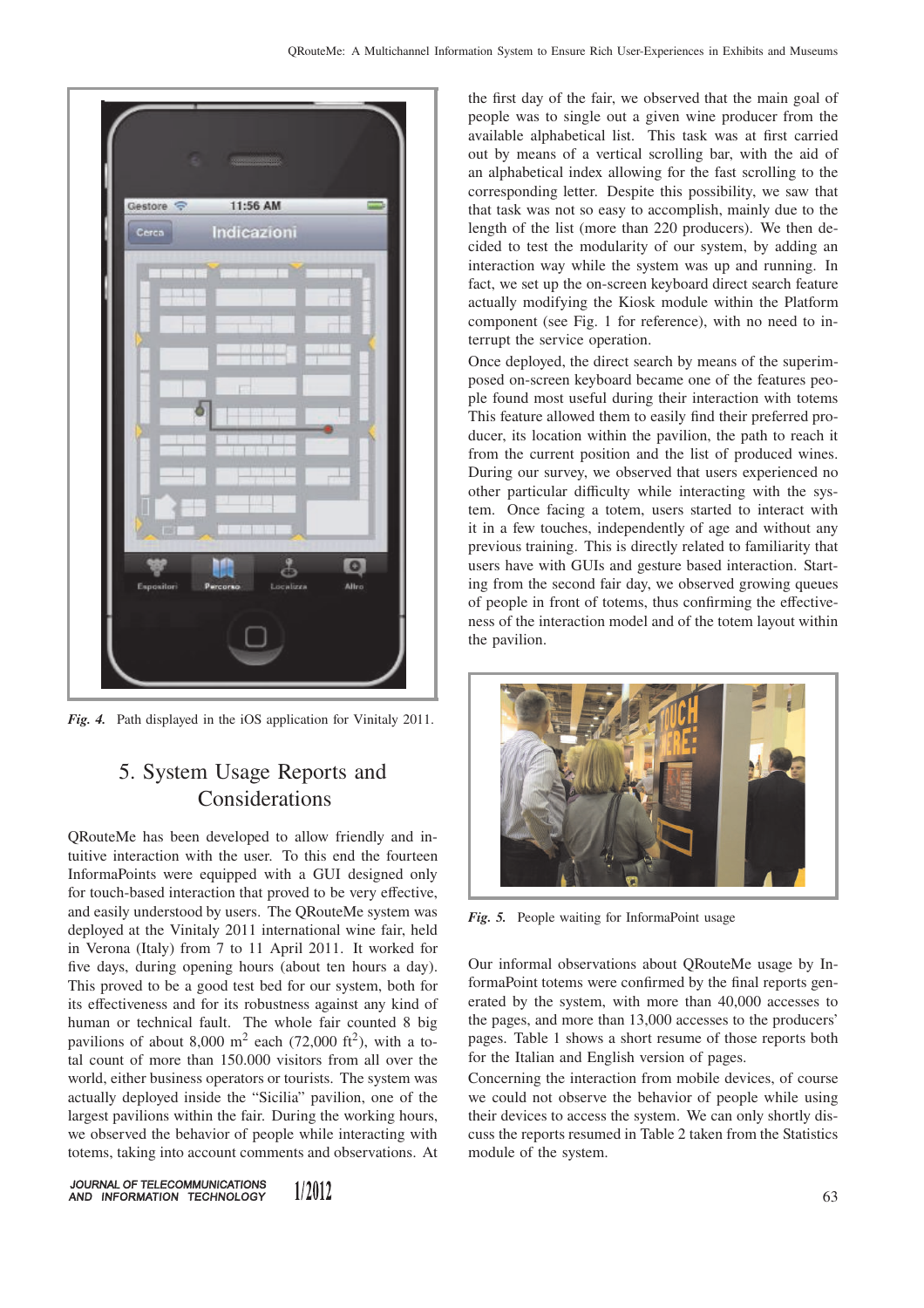| Date     | Single P. |         | Producer P. |         |
|----------|-----------|---------|-------------|---------|
|          | Italian   | English | Italian     | English |
| 07/04/11 | 4987      | 688     | 1480        | 180     |
| 08/04/11 | 8019      | 1063    | 2867        | 366     |
| 09/04/11 | 11469     | 945     | 4091        | 307     |
| 10/04/11 | 8379      | 529     | 2793        | 187     |
| 11/04/11 | 4146      | 122     | 1402        | 42      |
| Subtotal | 37000     | 3347    | 12642       | 1082    |
| Total    |           | 40347   |             | 13724   |

Table 1 QRouteMe usage report (totems)

Table 2 Mobile devices usage report

| Data     | Single page access |  |  |
|----------|--------------------|--|--|
| 07/04/11 | 813                |  |  |
| 08/04/11 | 810                |  |  |
| 09/04/11 | 626                |  |  |
| 10/04/11 | 42.7               |  |  |
| 11/04/11 | 172                |  |  |
| Total    | 2848               |  |  |

The number of total accesses to single pages is low if compared to that obtained by totem (with a ratio of about one to fifteen), due to different reasons:

- totems were well placed all around the pavilion, so that users could easily see them,
- totem places were clearly indicated with big banners hanging from the pavilion ceiling,
- there were no equivalently visible signs about the possibility to access the system by means of mobile devices,
- people who knew about the mobile access found anyway easier to use totems, instead of registering to the wireless network, download the app, install it, and finally use it.

For those users who did access the system via mobile devices (and available to fill a short satisfaction report), the level of satisfaction was rather high, as despite a small overhead, the application offered more contextualized information, practically out of your pocket, quoting one of those users.

## 6. Conclusions and Future Works

In this works QRouteMe has been presented. QRouteMe is a multichannel information system able to build and deliver rich user experiences in exhibits and museums. The overall system infrastructure and an instance, deployed in

a large exhibit, were presented. The system presents several advantages starting from low deployment costs for very large environments. In the QRouteMe the user localization is approached as a discrete problem using a set of fiduciary markers that are able to auto-locate the users. The system architecture is built as a modular set of components that are chosen and selectively deployed according to the specific needs of the application, without any loss of effectiveness. Current works aims at implementing customizable front-end for final customers to allow for complete contents organizations and easiness of user experience and a more complete statistic component.

## References

- [1] J. H. Falk, *Identity and the Museum Visitor Experience*. Left Coast Press, 2009.
- [2] T. Kuflik , J. Kay, and B. Kummerfeld, "Lifelong personalized museum experiences", in *Proc. User Modeling, Adaptation and Personalization UMAP*, Big Island, Havaii, 2010, pp. 9–17.
- [3] R. Wasinger, A. Kruger, and O. Jacobs, "Integrating intra and extra gestures into a mobile and multimodal shopping assistant", in *Proc. 3rd Int. Conf. Pervasive Comput.*, Munich, Germany, 2005, pp. 297–314.
- [4] S. Long, D. Aust, G. Abowd, and C. Atkeson, "Cyberguide: prototyping context-aware mobile applications", in *Proc. Conf. Human Factors in Comput. Sys.*, Vancouver, Canada, 1996, pp. 293–294.
- [5] R. Oppermann and M. Specht, "A context-sensitive nomadic exhibition guide", in *Proc. 2nd Symp. Handheld Ubiquitous Comput. HUC2K*, Bristol, UK, 2000, pp. 127–149.
- [6] C. Kray, K. Laakso, C. Elting, and V. Coors, "Presenting route instructions on mobile devices". in *Proc. Int. Conf. Intell. User Interfaces IUI'03*, Miami, USA, 2003, pp. 117–124.
- [7] O. Stock, M. Zancanaro, P. Busetta, C. Callaway, A. Krüger, M. Kruppa, T. Kuflik, E. Not, and C. Rocchi, "Adaptive, intelligent presentation of information for the museum visitor in PEACH", *User Modeling and User Adapted Interaction*, vol. 17, no. 3, pp. 257–304, 2007.
- [8] L. Aroyo, N. Stash, Y. Wang, P. Gorgels, and L. Rutledge, "CHIP demonstrator: semantics-driven recommendations and museum tour generation", in *Proc. Sixth Int. Semantic Web Conf. ISWC'07*, Busan, Korea, 2007, pp. 879–886.
- [9] D. W. Albrecht and I. Zukerman, "Special issue on statistical and probabilistic methods for user modeling", *User Modeling and User-Adapted Interaction*, vol. 17, no. 1–2, 2007.
- [10] P. M. Aoki, R. E. Grinter, A. Hurst, M. H. Szymanski, J. D. Thornton, and A. Woodruff, "Sotto voce: exploring the interplay of conversation and mobile audio spaces", in *Proc. SIGCHI Conf. Human Factors in Comput. Sys. CHI'02*, New York, NY, USA, 2002, pp. 431–438.
- [11] A. Butz, J. Baus, and A. Kruger, "Augmenting buildings with infrared information", in *Proc. Int. Symp. Augmented Reality ISAR*, Munich, Germany, IEEE Computer Society Press, 2000.
- [12] A. Harter and A. Hopper, "A distributed location system for the active office", *IEEE Network*, vol. 8, no. 1, pp. 62–70, 1994.
- [13] P. Bahl and V. Padmanabhan, "Radar: an in-building rf-based location and tracking system", in *Proc. IEEE INFOCOM 2000*, Tel-Aviv, Israel, 2000.
- [14] J. Krumm, G. Cermak, and E. Horvitz, "Rightspot: a novel sense of location for a smart personal object", in *Proc. UbiComp 2003*, Seattle, Washington, USA, 2003, pp. 36–43.
- [15] B. Brandherm, T. Schwartz, "Geo referenced dynamic bayesian networks for user positioning on mobile systems", in *Proc. Int. Worksh. Location and Context-Awareness LoCA*. LNCS 3479, Springer, 2005.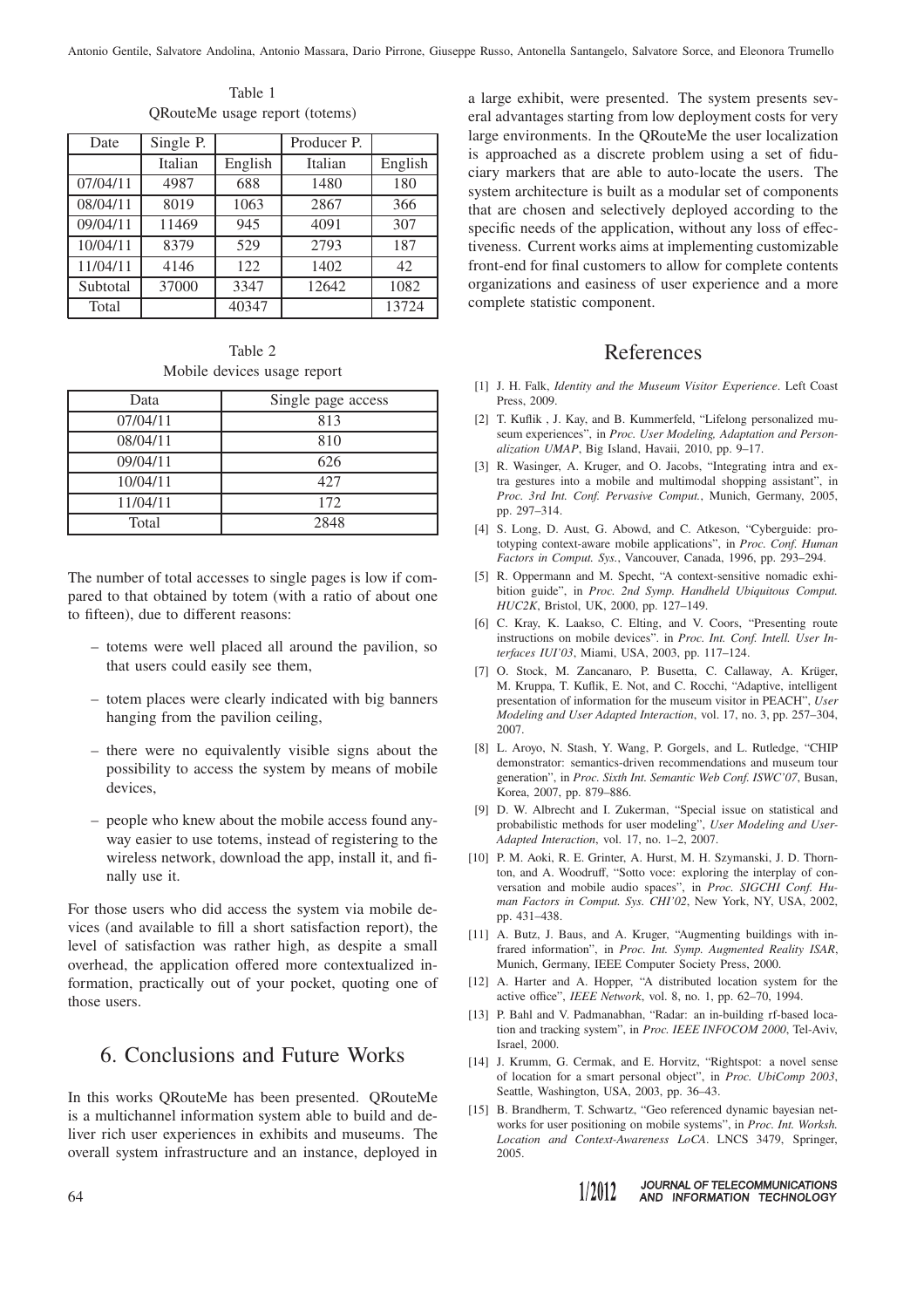- [16] B. Xuehai, G. Abowd, J. Rehg, "Using sound source localization in a home environment", in *Proceedings of Pervasive Computing 2005*, LNCS 3468, Springer, 2005.
- [17] H. Hile, G. Borriello, "Positioning and orientation in indoor environments using camera phones", *Comp. Graphics and Appl.*, IEEE, vol. 28, no. 4, pp. 32–39, 2008.
- [18] A. Mulloni, D. Wagner, I. Barakonyi, D. Schmalstieg, "Indoor positioning and navigation with camera phones", *IEEE Pervasive Comput.*, vol. 8, no. 2, pp. 22–31, 2009.
- [19] "QR Code.com", June 2011 [Online]. Available: http://www.densowave.com/qrcode/aboutqr-e.html



**Antonio Gentile** is an Associate Professor at the Department of Chemical, Management, Computer Science and Mechanical Engineering of the University of Palermo. He holds the Ph.D. in Computer Engineering from the Georgia Institute of Technology (USA) and a Ph.D. in Computer Science from the University of Palermo.

His research areas are human computer interaction and computer architecture. E-mail: gentile@informamuse.com InformAmuse s.r.l.

Viale delle Scienze Ed 16 90128 Palermo, Italy

E-mail: antonio.gentile@unipa.it Department of Chemical, Management, Computer Science and Mechanical Engineering University of Palermo Viale delle Scienze Ed 6 90128 Palermo, Italy



**Salvatore Andolina** holds the Laurea degree in Computer Engineering from the University of Palermo and is a Ph.D. student in Computer Engineering at the same university. His expertise is in the field of software engineering and web application design.

E-mail: andolina@informamuse.com InformAmuse s.r.l. Viale delle Scienze Ed 16 90128 Palermo, Italy E-mail: salvatore.andolina@unipa.it Department of Chemical, Management, Computer Science and Mechanical Engineering University of Palermo Viale delle Scienze Ed 6 90128 Palermo, Italy

1/2012

JOURNAL OF TELECOMMUNICATIONS AND INFORMATION TECHNOLOGY

$$
\left[\frac{1}{\sqrt{2}}\right]
$$

**Antonio Massara** has an econonomical degree from the University of Palermo. Since 2010 he is a member and active contributor to InformAmuse. He has extensive experience in advertising, communications, and marketing management. He is the marketing expert of the group and has a very high experience in start-up and new

companies. His expertise is in the development of new media and business models. E-mail: massara@informamuse.com InformAmuse s.r.l. Viale delle Scienze Ed 16 90128 Palermo, Italy



**Dario Pirrone** holds the Laurea degree in Computer Engineering from the University of Palermo and is a Ph.D. student in Computer Engineering at the same university in the Department of Chemical, Management, Computer Science and Mechanical Engineering. His expertise is in the field of knowledge engineering, Human

Computer Interaction and web application design. E-mail: pirrone@informamuse.com InformAmuse s.r.l. Viale delle Scienze Ed 16 90128 Palermo, Italy

E-mail: sdario.pirrone@unipa.it Department of Chemical, Management, Computer Science and Mechanical Engineering University of Palermo Viale delle Scienze Ed 6 90128 Palermo, Italy



**Giuseppe Russo** is currently a post-doc fellow at the Department of Computer Engineering of the University of Palermo. He holds a Ph.D. degree in Computer Engineering from the same University. His expertise is in the field of knowledge engineering and in the interaction design for web and mobile applications

E-mail: russo@informamuse.com InformAmuse s.r.l. Viale delle Scienze Ed 16 90128 Palermo, Italy